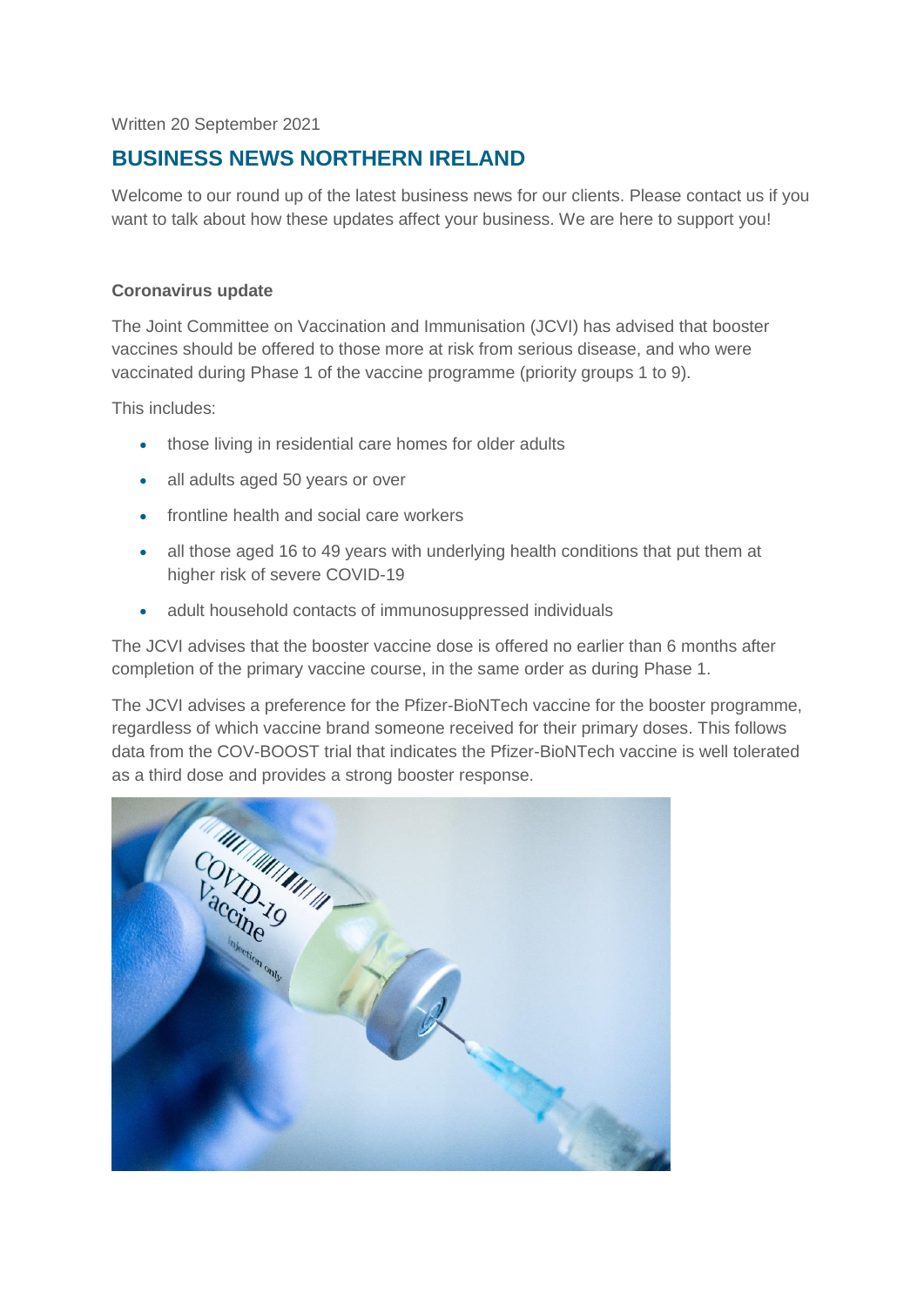Alternatively, a half dose of the Moderna vaccine may be offered. Where mRNA vaccines cannot be offered, for example due to allergies, the AstraZeneca vaccine may be considered for those who received it previously.

The Chief Medical Officer, Professor Sir Michael McBride said: "We expect COVID-19 infections will continue to circulate in the coming months, coinciding with seasonal flu and other respiratory viruses. This will inevitably put further pressure on our health service.

"Today's announcement by JCVI will enable the more vulnerable to be vaccinated again. This will maximise individual protection ahead of winter. Most of the people in this group will also be eligible for the annual flu vaccine and we strongly advise them to take up this invitation as well."

## See: [JCVI updated advice on boosters welcomed | Department of Health \(health-ni.gov.uk\)](http://www.health-ni.gov.uk/news/jcvi-updated-advice-boosters-welcomed)

## **International Travel update**

Following a meeting of UK Government Ministers it has been agreed to introduce a new travel framework, simplifying the current process.

From Monday 4 October the traffic light system will be removed with the merger of the green and amber lists, leaving a single red list. Travel requirements for arrivals from the rest of the world will be determined by a travellers vaccination status rather than the country they are travelling from. Going forward countries will be classified as red or non-red.

Proposed changes to pre-departure and post-arrival testing for travellers are under consideration and will be discussed by Executive Ministers this week.

See: [International Travel update | Department](http://www.health-ni.gov.uk/news/international-travel-update-2) of Health (health-ni.gov.uk)

# **Plastic Packaging Tax Starts 1 April 2022**

The legislation to introduce the new Plastic Packaging Tax is included in the Finance Act 2021. Secondary legislation will be introduced later in the year. Until the secondary legislation becomes law, the contents of the HMRC Policy Paper are subject to change. More guidance will be published later in the year. You must continue to comply with all regulatory requirements for plastic packaging in other legislation.

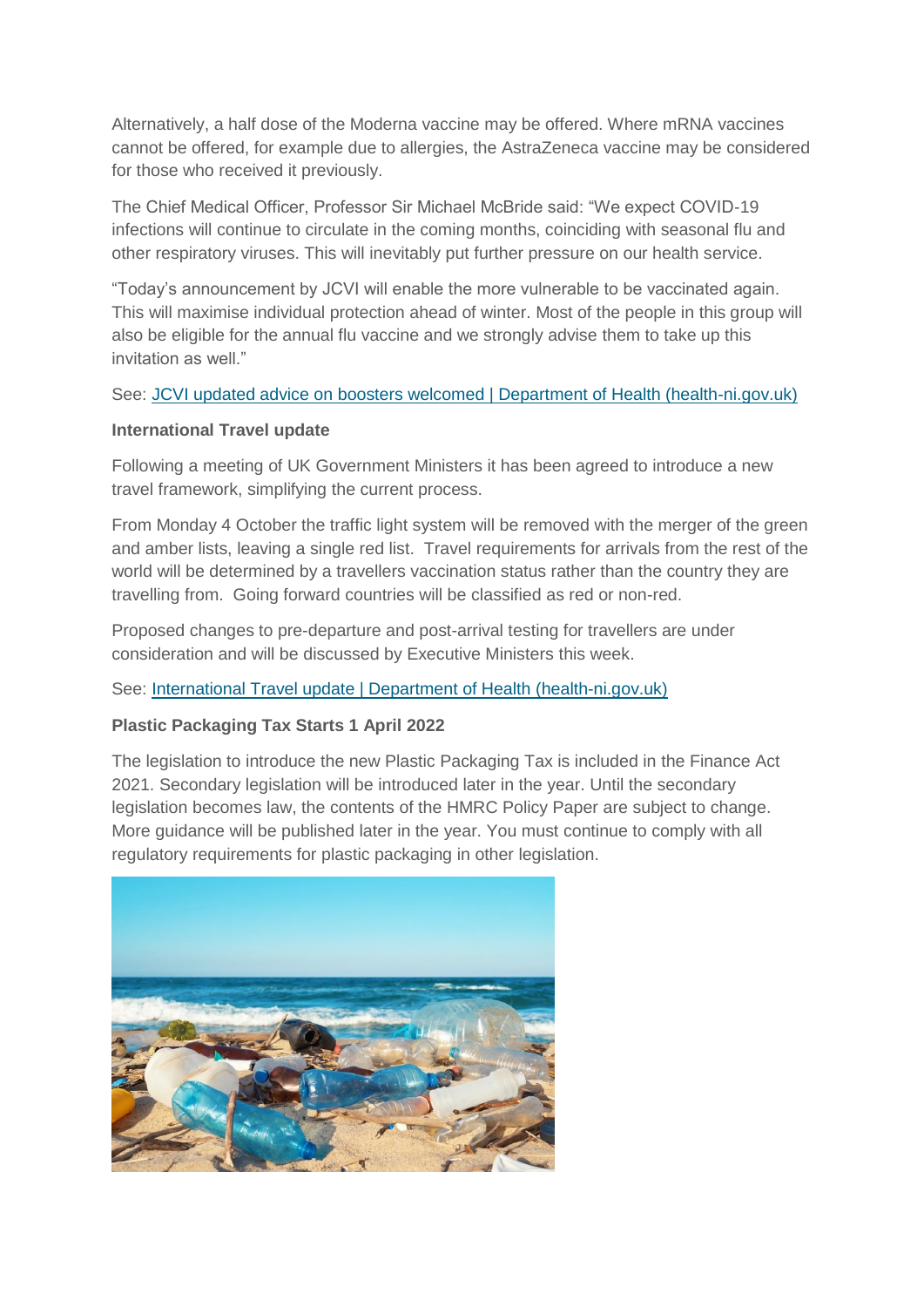HMRC Guidance published on 19 September provides a high level overview of Plastic Packaging Tax.

If you are a business that manufactures or imports 10 or more tonnes of plastic packaging over a 12-month period you will need to register for the tax. This is regardless of whether you will have to pay any tax. This includes importers of packaging which already contains goods, such as plastic bottles filled with drinks. Where the packaging you import already contains other goods, the tax only applies to the plastic packaging itself.

If you are a business that needs to register for the tax, you will need to pay Plastic Packaging Tax on any packaging that contains less than 30% recycled plastic. The tax will be charged at £200 per tonne. For example, if you manufacture 10 tonnes of plastic packaging, and 1 tonne contains less than 30% recycled plastic, you will need to pay £200.

The online service to register and pay will be available on 1 April 2022 when the tax takes effect.

Find more information on [the scope of the tax, who is liable to register and pay, and other](https://gov.uk/government/publications/get-your-business-ready-for-the-plastic-packaging-tax/further-information-for-businesses)  [requirements.](https://gov.uk/government/publications/get-your-business-ready-for-the-plastic-packaging-tax/further-information-for-businesses)

# **No capital allowances for plant and machinery installed in Houses of Multiple Occupation**

HMRC have recently confirmed their view that common areas in Houses of Multiple Occupation (HMO) are parts of a "dwelling house" and ineligible for capital allowance claims.

The capital allowance legislation specifically denies tax relief for plant and machinery installed in a dwelling house. However, plant and machinery installed in the common areas such as hallways, stairs and lift shafts, in blocks of flats would qualify as the flats themselves are the dwellings, not the building as a whole.

This would seem inconsistent with the HMRC view on HMOs and there may be a test case on the interpretation, particularly as there is no definition of "dwelling house" in the tax legislation. There is also a lack of clarity concerning the status of University Halls of residence where there is often substantial expenditure on plant and machinery in common areas.

See: CA11520 - [Capital Allowances Manual -](https://www.gov.uk/hmrc-internal-manuals/capital-allowances-manual/ca11520) HMRC internal manual - GOV.UK [\(www.gov.uk\)](https://www.gov.uk/hmrc-internal-manuals/capital-allowances-manual/ca11520) and CA23060 - [Capital Allowances Manual -](https://www.gov.uk/hmrc-internal-manuals/capital-allowances-manual/ca23060) HMRC internal manual - [GOV.UK \(www.gov.uk\)](https://www.gov.uk/hmrc-internal-manuals/capital-allowances-manual/ca23060)

#### **Enterprise Nation Female Start-up of the Year 2021**

The Female Start-up of the Year award celebrates the best of British female entrepreneurship in the UK. Whether you have created an incredible product, offer an amazing service or you are doing something truly different with your business, Enterprise Nation want to hear from you.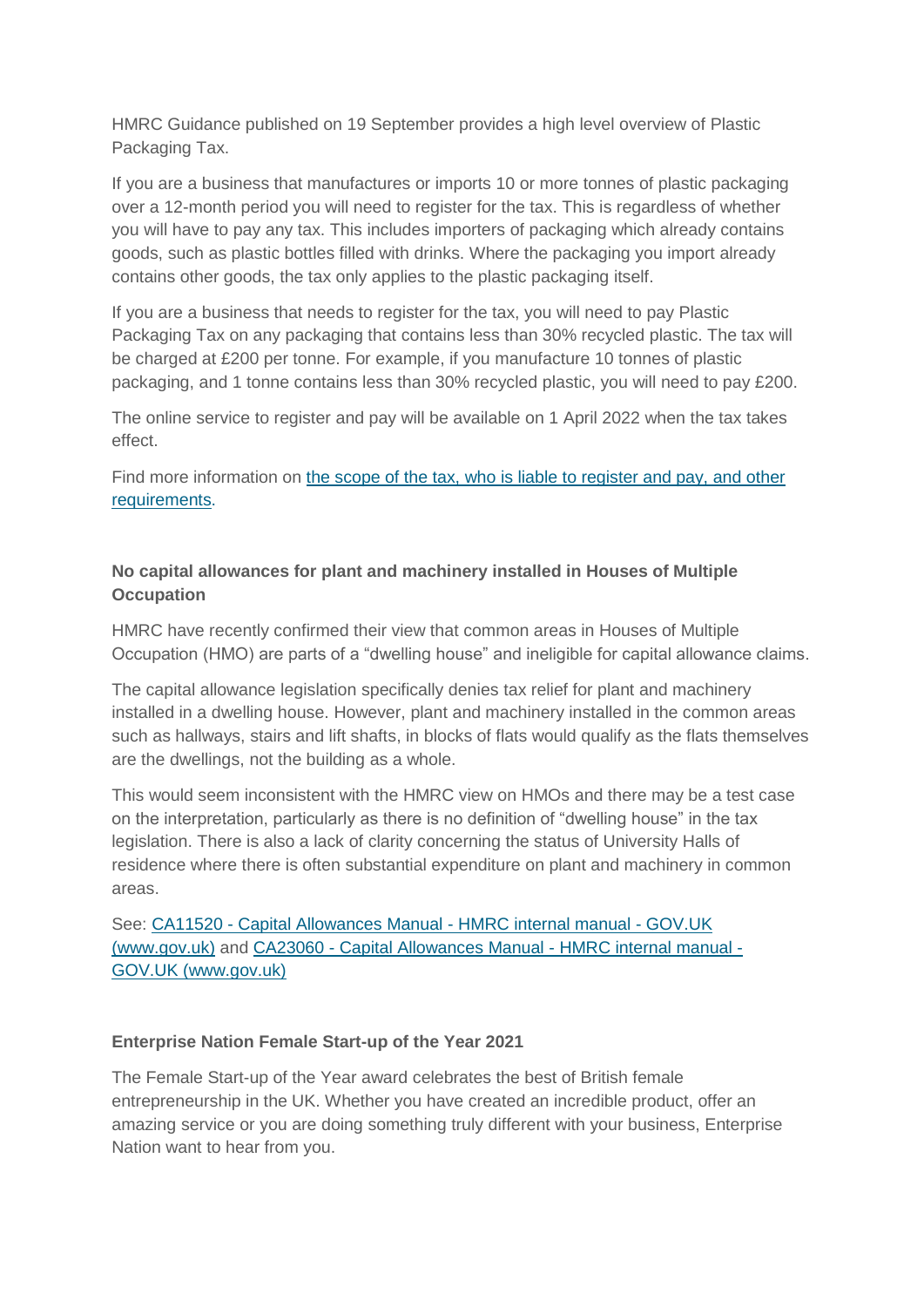The judges are looking for a clear direction for the future of entrants' start-up with a vision, purpose and mission. In return, there are business-boosting prizes and opportunities on offer to the winner.

Applications close at 5pm on Wednesday 22 September 2021, for further information visit the **[Enterprise Nation](https://www.enterprisenation.com/learn-something/female-start-up-of-the-year-2021/?_cldee=bWFuZHkuYmFpbkBnb3Yud2FsZXM%3D&utm_medium=email&recipientid=lead-998a34a01cb9e911a97e002248072abd-176d665a1a134cbc958b47cd232d758a&utm_campaign=content_promotion&utm_content=newsletter250821&utm_source=newsletter&esid=1653db60-e004-ec11-b6e6-00224841d557)** website.

# **VAT rate reduction for hospitality, holiday accommodation and attractions.**

The reduced VAT rate of 5% has been extended until 30 September 2021. Following this, an interim rate of 12.5% will be in place for a further six months with the standard rate of 20% returning in April 2022.

If you are a VAT registered business, check if you can temporarily reduce the rate of VAT on supplies relating to hospitality, accommodation, or admission to certain attractions.

Hospitality:

If you supply food and non-alcoholic beverages for consumption on your premises, for example, a restaurant, café or pub, you're currently required to charge VAT at the standard rate of 20%. However, when you make these supplies between 15 July 2020 and 31 March 2021 you will only need to charge 5%.

You will also be able to charge the reduced rate of VAT on your supplies of hot takeaway food and hot takeaway non-alcoholic drinks.

More information about how these changes apply to your business can be found in [Catering,](https://www.gov.uk/guidance/catering-takeaway-food-and-vat-notice-7091)  [takeaway food \(VAT Notice 709/1\).](https://www.gov.uk/guidance/catering-takeaway-food-and-vat-notice-7091)

Hotel and holiday accommodation:

You will also benefit from the temporary reduced rate if you:

- supply sleeping accommodation in a hotel or similar establishment
- make certain supplies of holiday accommodation
- charge fees for caravan pitches and associated facilities
- charge fees for tent pitches or camping facilities

More information about how these changes apply to your business can be found in [Hotels](https://www.gov.uk/guidance/hotels-holiday-accommodation-and-vat-notice-7093)  [and holiday accommodation \(VAT Notice 709/3\).](https://www.gov.uk/guidance/hotels-holiday-accommodation-and-vat-notice-7093)

Admission to certain attractions:

If you charge a fee for admission to certain attractions where the supplies are currently standard rated, you will only need to charge the reduced rate of VAT between 15 July 2020 and 31 March 2021.

However, if the fee you charge for admission is currently exempt, that will take precedence and your supplies will not qualify for the reduced rate.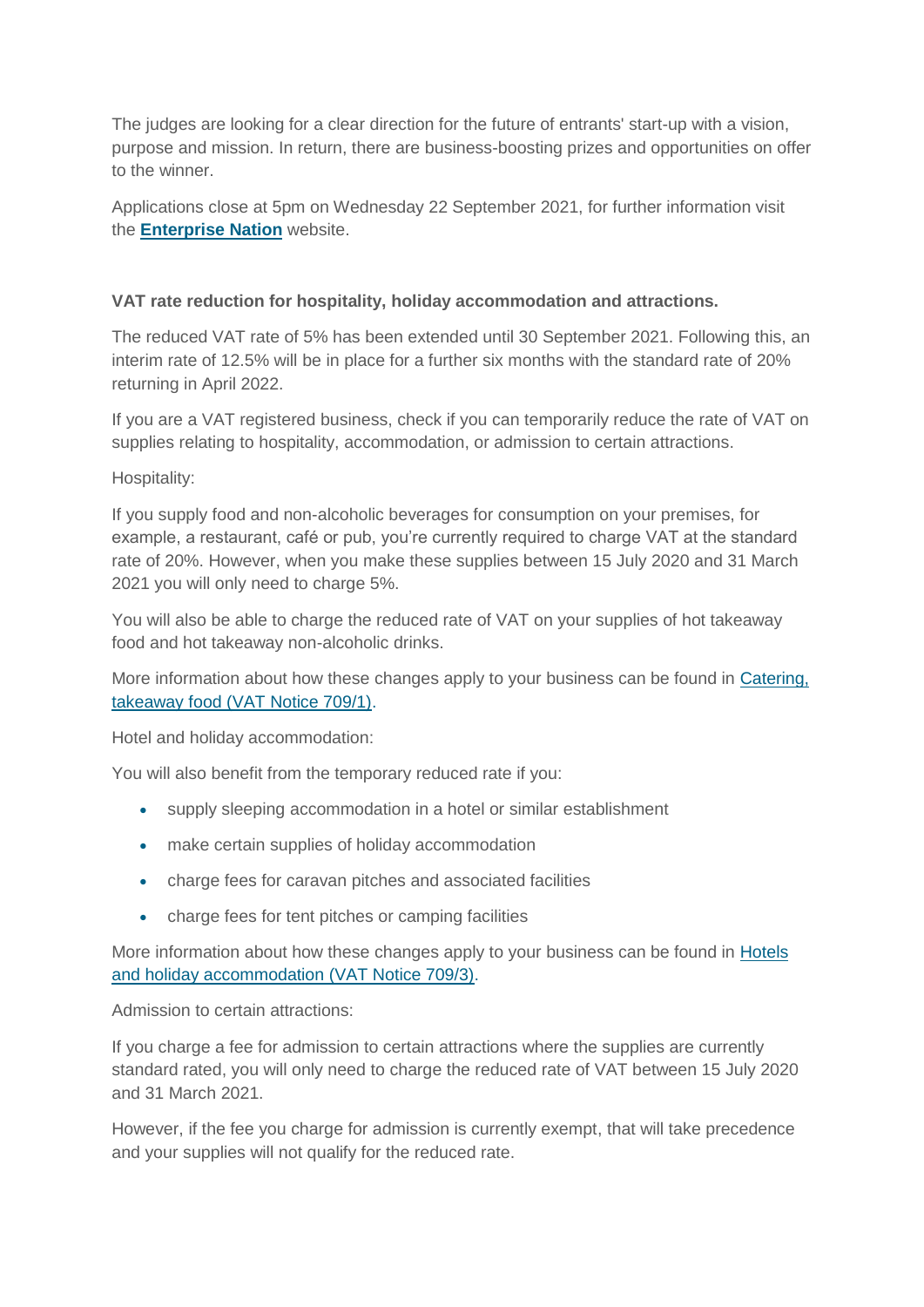More information about how these changes apply to your business can be found in [VAT:](https://www.gov.uk/guidance/vat-on-admission-charges-to-attractions)  [Admission charges to attractions.](https://www.gov.uk/guidance/vat-on-admission-charges-to-attractions)

For the full details including the Flat Rate Scheme, The Tour Operators Margin Scheme, Retail Schemes and Accounting for supplies that straddle the temporary reduced rate see: [VAT: reduced rate for hospitality, holiday accommodation and attractions -](https://www.gov.uk/guidance/vat-reduced-rate-for-hospitality-holiday-accommodation-and-attractions) GOV.UK [\(www.gov.uk\)](https://www.gov.uk/guidance/vat-reduced-rate-for-hospitality-holiday-accommodation-and-attractions)

## **Applications are now open for Rising Stars 4.0**

The competition for innovative, early-stage tech companies has been designed to showcase the best the country has to offer, providing a platform for businesses from England, Scotland, Wales and Northern Ireland to shine bright.

Entrants are supported throughout the application process and given training and support at each stage of the competition to enable you to compete to ensure your business is investor ready and deliver the perfect pitch in front of leading investors, influencers and corporates.

There is a live Q&A session taking place on the 29 September, where you can find out what's required and what you can expect as part of the process. You will also have the chance to ask any specific questions you have. Applications close on 20 October 2021.

See: Rising Stars - [UK pitch competition for early-stage tech startups -](https://technation.io/programmes/rising-stars/?utm_campaign=Rising%20Stars%204.0&utm_medium=email&_hsmi=156782179&_hsenc=p2ANqtz-9i3emnpQEkRwxoZ9cdufzT36E38mmDbQdybKZh9KnofPce5iUepAbBbLR1_uMhOFv8TPNemkxnP23NpOiNJ2e0YUhbTw&utm_content=156782179&utm_source=hs_email) Tech Nation

#### **Export Causeway initiative: upcoming events**

The Export Causeway initiative, for companies that are interested to move into new export markets, is offered to all businesses in the Causeway Coast & Glens area either as existing exporters or new to exporting.

In collaboration with Invest NI, Causeway Coast & Glens Borough Council, Enterprise Causeway and Roe Valley Enterprises Limited, the Causeway Chamber is facilitating this initiative by running a monthly workshop with expert presenters offering advice and information focussing on different topics at each session, followed by the opportunity to book a one to one confidential meeting with the presenter. The September event has already occurred, but the remaining events will take place:

- 13 October 2021 Declan Murtagh [Maximising Social Media](https://www.events.nibusinessinfo.co.uk/en/events/export-causeway-maximising-social-media/)
- 17 November 2021 Michael McIntyre [Sales Prospecting for Export Growth](https://www.events.nibusinessinfo.co.uk/en/events/export-causeway-sales-prospecting-for-export-growth/)
- 15 December 2021 Sue Wright [Export Documentation & Logistics](https://www.events.nibusinessinfo.co.uk/en/events/export-causeway-export-documentations-logistics/)
- 19 January 2022 Una McSorley [Perfecting your Pitch](https://www.events.nibusinessinfo.co.uk/en/events/export-causeway-perfecting-your-pitch/)
- 23 February 2022 Michael McIntyre [Selling Effectively](https://www.events.nibusinessinfo.co.uk/en/events/export-causeway-selling-effectively/)

One to one fifteen-minute scheduled zoom appointments are available for attendees with the presenter, after each webinar.

See: [Export Causeway initiative: upcoming events \(nibusinessinfo.co.uk\)](https://www.nibusinessinfo.co.uk/content/export-causeway-initiative-upcoming-events)